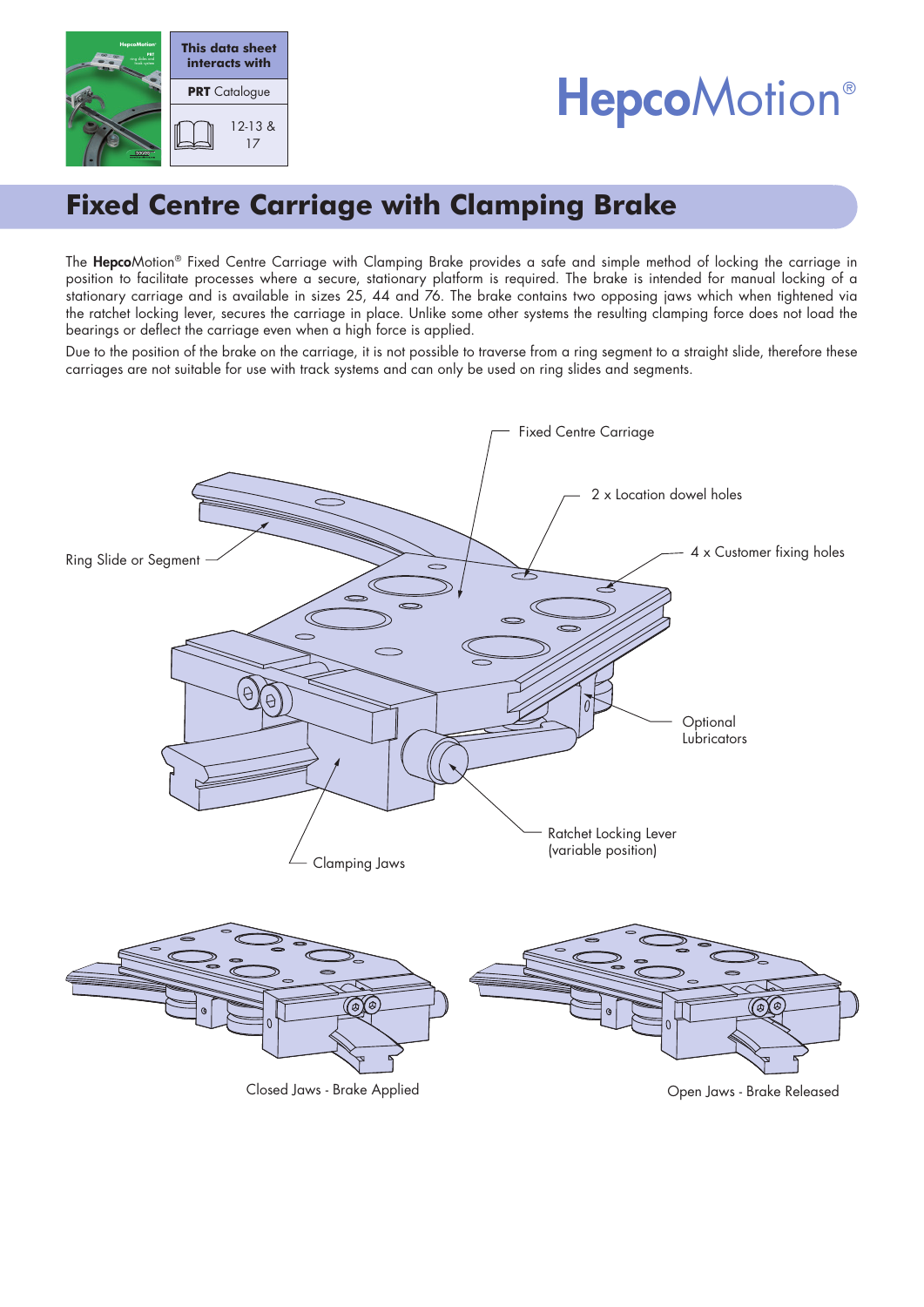# **Fixed Centre Carriage with Clamping Brake**

### **Data & Dimensions**

A standard range of carriages are available from stock with right handed brakes as shown below. Left handed versions are available to order 4. The position of the ratchet locking lever is reversible so that they can be fitted on the inside of the ring or segment if required.

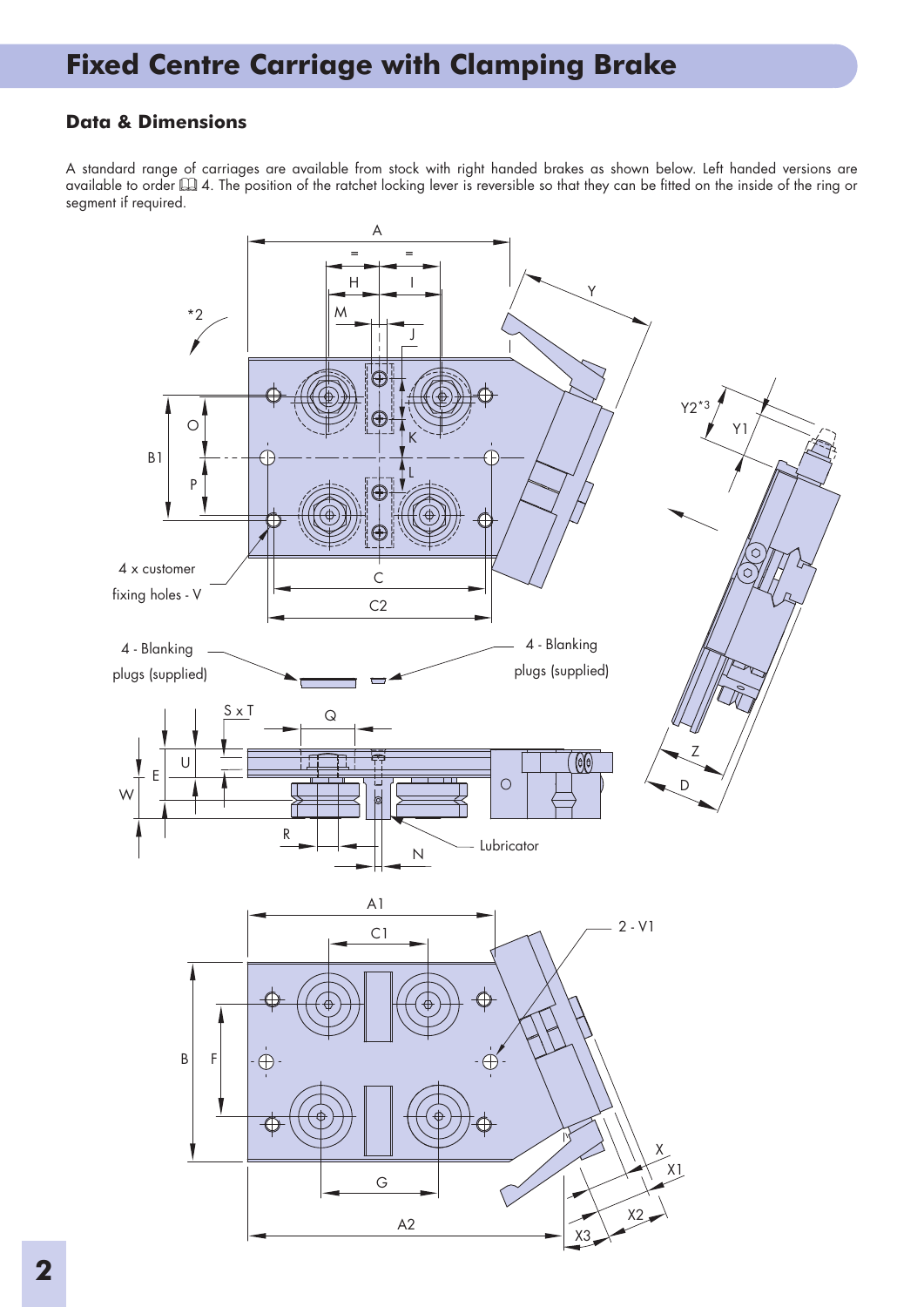# **Fixed Centre Carriage with Clamping Brake**

### **Data & Dimensions**

| <b>Part Number-</b>                                                                                    | For Use with <sup>'1</sup> |                                                                                                          | A | A <sub>1</sub> | A <sub>2</sub> | B    | <b>B1</b>     | <b>C</b>   | C <sub>1</sub> | C <sub>2</sub> | D            | Е  | F  | G                                                  | н | J | K |    | M                                                        | $N\varnothing$ |
|--------------------------------------------------------------------------------------------------------|----------------------------|----------------------------------------------------------------------------------------------------------|---|----------------|----------------|------|---------------|------------|----------------|----------------|--------------|----|----|----------------------------------------------------|---|---|---|----|----------------------------------------------------------|----------------|
|                                                                                                        |                            | $\bigcirc$                                                                                               |   |                |                |      |               |            |                | ±0.01          |              |    |    |                                                    |   |   |   |    | $(\varnothing \times \text{depth})$                      |                |
| <b>FCC25 255BK</b>                                                                                     | R <sub>25</sub> 255        | R25 255 R   100   90.4                                                                                   |   |                | 126            | 80   | 50            |            |                | 80 36.5 85     | $30.5$  20.5 |    | 46 |                                                    |   |   |   |    | 43.86   19.55   24.31   16   15.9   14   5.3 x 4.5   3.2 |                |
| <b>FCC25 351BK</b>                                                                                     | R <sub>25</sub> 351        | R25 351 R 105 99.4                                                                                       |   |                | 127            | 80 l | 50            | $85 \mid$  | 40             | 90             | $30.5$  20.5 |    | 46 |                                                    |   |   |   |    | 45.66 20.45 25.21 16 15.6 14 5.3 x 4.5 3.2               |                |
| <b>FCC44 468BK</b>                                                                                     |                            | R44 468 R44 468 R 145 135.6 176                                                                          |   |                |                |      | $116$ 75      | $ 120 $ 65 |                | 125            | 38.5         | 26 |    |                                                    |   |   |   |    | $ 71.9 75.95 35.22 40.73 22 25.8 23 5.3 \times 4.5 3.2 $ |                |
| <b>FCC44 612BK</b>                                                                                     | R44 612                    | R44 612 R., 150 141.6                                                                                    |   |                | 174            |      | 116 75 125 70 |            |                | 130            | 38.5         |    |    | 26 71.9 78.80 36.64 42.16 22 25.5 23               |   |   |   |    | $5.3 \times 4.5$ 3.2                                     |                |
| <b>FCC76 799BK</b>                                                                                     | R76 799                    | R76 799 R   190  183.3  233.5  185  100  160  90  165  58.5  39  118.5  104.56  49.13  55.44  33  43  40 |   |                |                |      |               |            |                |                |              |    |    |                                                    |   |   |   |    | $8 \times 6.0$                                           | 3.8            |
| FCC76 1033BK R76 1033 R76 1033 R 210 207.4 249.5 185 100 180 110 185                                   |                            |                                                                                                          |   |                |                |      |               |            |                |                | 58.5         |    |    | 39   118.5   123.48   58.59   64.90   33   43   40 |   |   |   |    | $8 \times 6.0$                                           | 3.8            |
| FCC76 1267BK <sup>*4</sup>  R76 1267 R76 1267 R… 250 258.6  299  185 100 205 130  225                  |                            |                                                                                                          |   |                |                |      |               |            |                |                | 58.5         |    |    | 39   118.5   142.82   68.26   74.57   33   43   40 |   |   |   |    | $8 \times 6.0$                                           | 3.8            |
| FCC76 1501BK <sup>4</sup>  R76 1501  R76 1501 R  270   270  305.5   185   100   225   150   245   58.5 |                            |                                                                                                          |   |                |                |      |               |            |                |                |              |    |    | 39   118.5   162.38   78.04   84.35   33   43      |   |   |   | 40 | $8 \times 6.0$                                           | 3.8            |

| $\circ$       | $(\emptyset \times \text{depth})$ | $R\varnothing$<br>(hole size)<br>(F6) |                | $\left(\text{depth}\right)\left[\text{width}\right]$ | U    | $\mathbf v$                  | $V1\varnothing$<br>(K6)                 | W    | X  | X <sub>1</sub> | X <sub>2</sub> | X3   | $\overline{\phantom{a}}$ | <b>Y1</b><br>$\tilde{\phantom{a}}$ | <b>Y2</b><br>$\tilde{}$ | z    | $ {\bf kq} -$ | Part<br><b>Number</b> |
|---------------|-----------------------------------|---------------------------------------|----------------|------------------------------------------------------|------|------------------------------|-----------------------------------------|------|----|----------------|----------------|------|--------------------------|------------------------------------|-------------------------|------|---------------|-----------------------|
| 24.38 23.01   | $22 \times 8.4$                   | $+0.022$<br>$+0.013$                  | $\overline{2}$ | 5                                                    | 11.5 | $M6 \times 1.0$              | $+0.002$<br>$- 0.006$<br>6              | 16.6 | 16 | 21.5           | 25             | 30   | 64                       | 30                                 | 35                      | 28.1 | 0.55          | <b>FCC25 255BK</b>    |
| $24.38$ 23.01 | $22 \times 8.4$                   | $+0.022$<br>$+0.013$                  | $\overline{2}$ | 5                                                    | 11.5 | $M6 \times 1.0$              | $+0.002$<br>6<br>$-0.006$               | 16.6 | 16 | 21.5           | 25             | 22.5 | 64                       | 30                                 | 35                      | 28.1 | 0.56          | <b>FCC25 351BK</b>    |
| 38.25 35.94   | $25 \times 8.7$                   | $+0.022$<br>10<br>$+0.013$            | $\overline{2}$ | 6                                                    |      | $14.5$ M <sub>8</sub> x 1.25 | $+0.002$<br>$-0.007$<br>-8              | 21.3 | 16 | 23.5           | 27.5           | 22.5 | 90                       | 44                                 | 50                      | 36.1 | 1.3           | <b>FCC44 468BK</b>    |
| $38.25$ 35.94 | $25 \times 8.7$                   | $+0.022$<br>10<br>$+0.013$            | $\overline{2}$ | 6                                                    |      | $14.5$ M <sub>8</sub> x 1.25 | $+0.002$<br>$-0.007$                    | 21.3 | 16 | 23.5           | 27.5           | 17   | 90                       | 44                                 | 50                      | 36.1 | 1.3           | <b>FCC44 612BK</b>    |
|               | $ 63.76 59.25 32.1 \times 13.5 $  | $+0.027$<br>14<br>$+0.016$            | 4              | 8                                                    | 20   | $M10 \times 1.5$             | $+0.002$<br>10 <sup>°</sup><br>$-0.007$ | 34.7 | 20 |                | $33.5$ 38.5    | 18   | 110                      | 54                                 | 62                      | 54   | 3.5           | <b>FCC76 799BK</b>    |
|               | $ 63.76 59.25 32.1 \times 13.5 $  | $+0.027$<br>14<br>$+0.016$            | 4              | 8                                                    | 20   | $M10 \times 1.5$             | $+0.002$<br>10<br>$-0.007$              | 34.7 | 20 |                | $33.5$ 38.5    | 15   | 110                      | 54                                 | 62                      | 54   | 3.7           | <b>FCC76 1033BK</b>   |
|               | $ 63.76 59.25 32.1 \times 13.5 $  | $+0.027$<br>14<br>$+0.016$            | 4              | 8                                                    | 20   | $M10 \times 1.5$             | $+0.002$<br>10<br>$-0.007$              | 34.7 | 20 |                | $33.5$ 38.5    | 15   | 110                      | 54                                 | 62                      | 54   | 4.1           | <b>FCC76 1267BK</b>   |
|               | 63.76   59.25   32.1 x 13.5   14  | $+0.027$<br>$+0.016$                  | 4              | 8                                                    | 20   | $M10 \times 1.25$            | $+0.002$<br>10<br>$-0.007$              | 34.7 | 20 |                | $33.5$ 38.5    | 12.5 | 110                      | 54                                 | 62                      | 54   | 4.2           | <b>FCC76 1501BK</b>   |

#### **Notes:**

- 1. Fixed centre carriages with clamping brakes are not available for rings and segments smaller than R25-255.
- 2. Offset holes in carriage for eccentric bearings necessitate adjustment rotation in the direction shown.
- 3. Dimension Y2 is with the locking lever in the disengaged position.
- 4. These fixed centre carriages with clamping brake are designed to suit larger rings (R76 1267 & R76 1501) than are currently detailed in the PRT catalogue. Please contact Hepco's technical department for details.